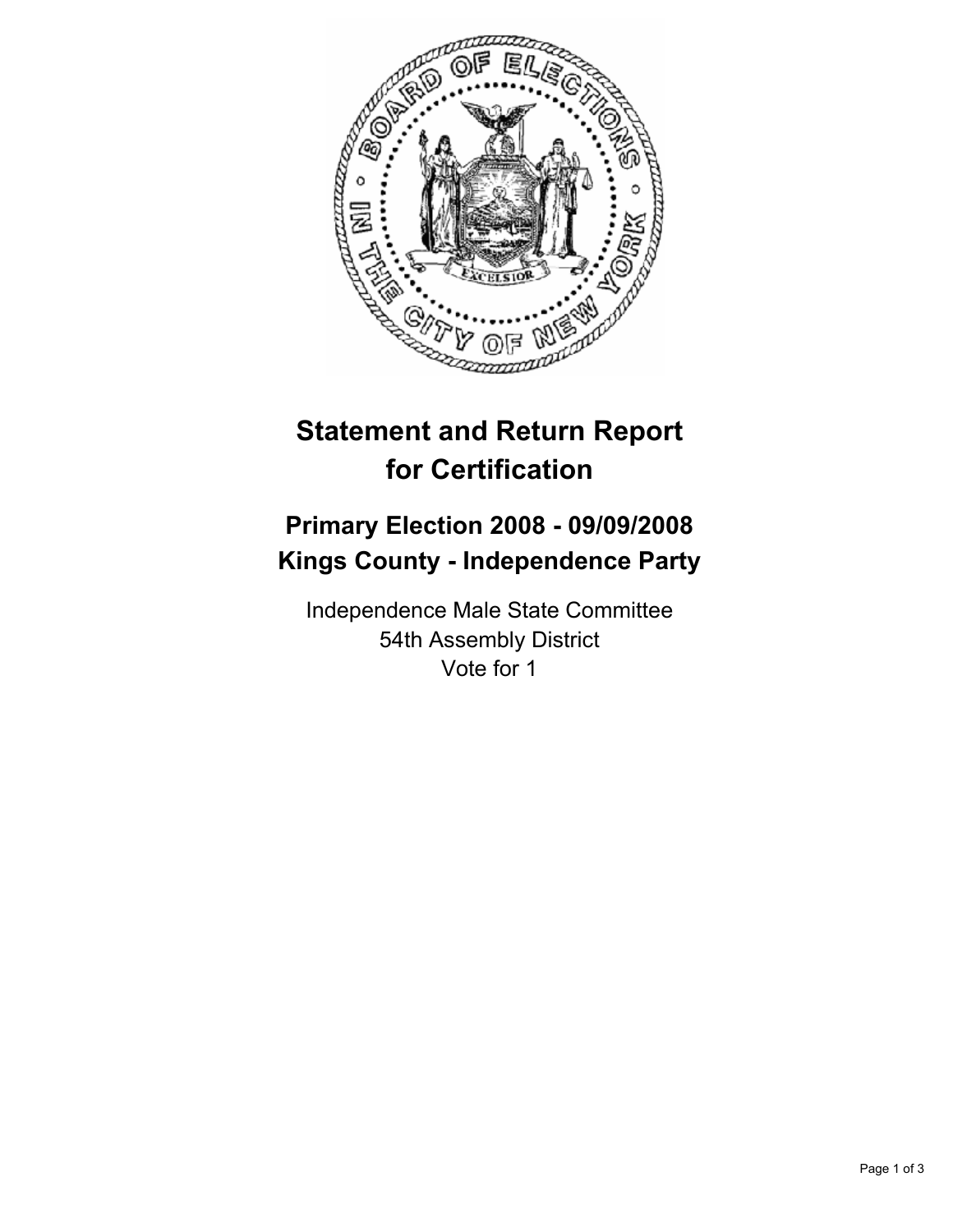

## **Assembly District 54**

| <b>Total Votes</b>     | 47 |
|------------------------|----|
| <b>LAWAYNE PERKINS</b> | 29 |
| <b>MELVIN BROWN</b>    | 18 |
| <b>AFFIDAVIT</b>       |    |
| ABSENTEE/MILITARY      |    |
| <b>EMERGENCY</b>       |    |